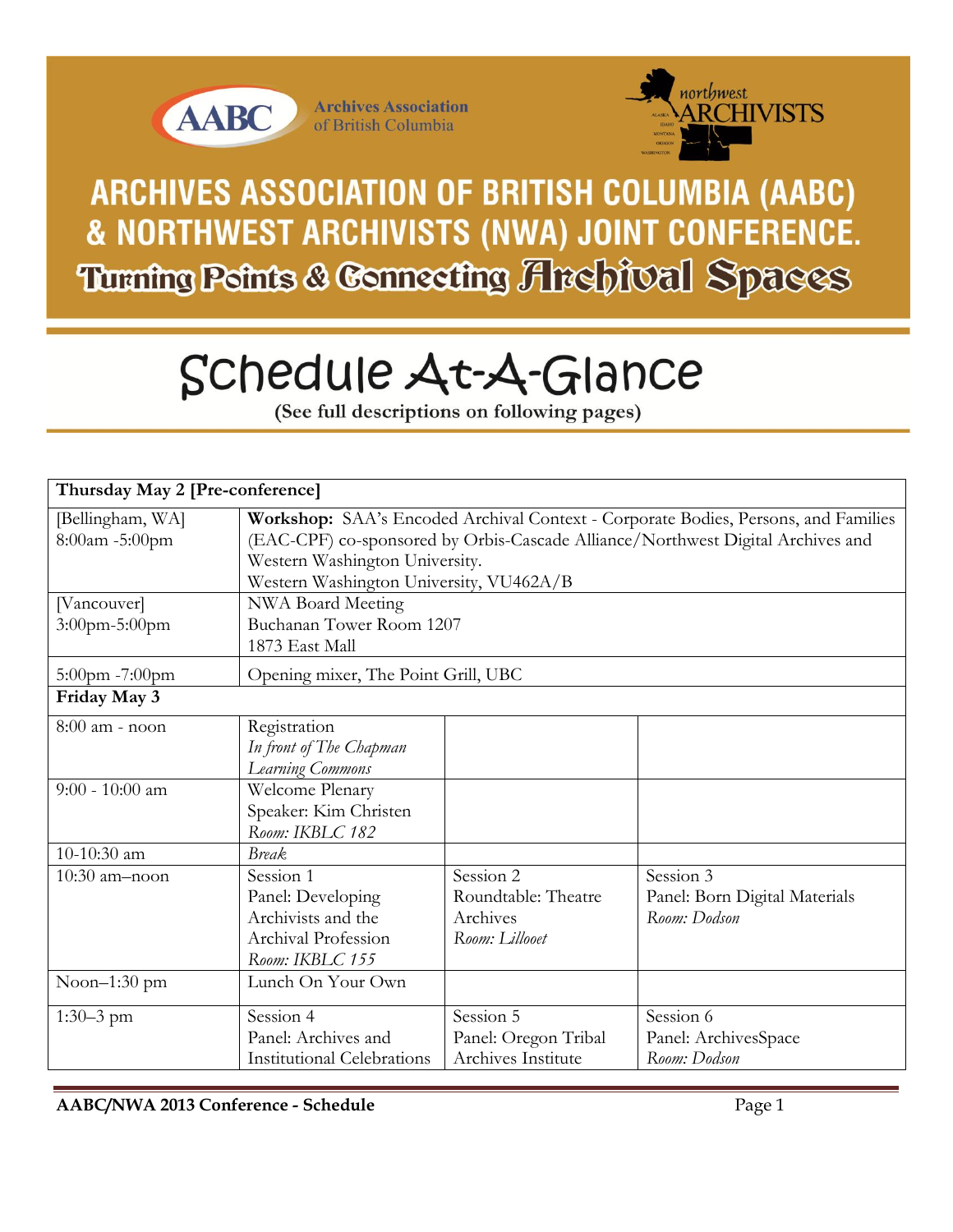|                         | Room: IKBLC 155                                                                             | Room: Lillooet                                                                                            |                                                                                                             |
|-------------------------|---------------------------------------------------------------------------------------------|-----------------------------------------------------------------------------------------------------------|-------------------------------------------------------------------------------------------------------------|
| $3 - 3:30 \, \text{pm}$ | <i>Break</i>                                                                                |                                                                                                           |                                                                                                             |
| $3:30-5$ pm             | Session 7<br>Panel: Collaboration<br>Among Archives, Project<br>Examples<br>Room: IKBLC 155 | Session 8<br>Roundtable: NWA's<br>Native American<br>Archives Collections<br>Roundtable<br>Room: Lillooet | Session 9<br>Panel: The Fickle Archival<br>Record: Collections, Curiosities,<br>and Origins<br>Room: Dodson |
| $7:00$ pm-9:00pm        | Pub Mixer, Mahoney & Sons, UBC                                                              |                                                                                                           |                                                                                                             |

| Saturday May 4  |                                                                                                                                                              |                                                             |                                                                                                                             |
|-----------------|--------------------------------------------------------------------------------------------------------------------------------------------------------------|-------------------------------------------------------------|-----------------------------------------------------------------------------------------------------------------------------|
| 8:30-10:30 am   | NWA Meeting<br>Room: IKBLC 182                                                                                                                               | AABC AGM<br>Room: IKBLC 155                                 | <b>AABC</b> Member Survey<br>Room: IKBLC 155<br>Following AABC AGM                                                          |
| $10:30$ am-noon | Session 10<br>Exhibition of<br>Conference Sponsors<br>Room: IKBLC 156                                                                                        | Session 11<br>Lightning Talks<br>Room: Lillooet             | Session 12<br>3-D Objects: How to Handle<br>Artifacts in Your Archives<br>Room: Dodson                                      |
| Noon-12:45 pm   | Lunch<br>Location: The Pit Pub,<br><b>UBC</b> Student Union<br>Building                                                                                      |                                                             |                                                                                                                             |
| 12:45-1:45 pm   | Plenary Speaker: Lara<br>Wilson<br>Room: IKBLC 182                                                                                                           |                                                             |                                                                                                                             |
| $1:45-2:00$ pm  | <b>Break</b>                                                                                                                                                 |                                                             |                                                                                                                             |
| $2:00-3:30$ pm  | Session 13<br>Archivematica 0.10-beta<br>Tutorial<br>Pre-registration<br>required; please note<br>that this session ends at<br>$4:00$ pm]<br>Room: IKBLC 155 | Session 14<br><b>Poster Presentations</b><br>Room: Lillooet | Session 15<br>Panel: Signs of Intelligence:<br>CWU's Chimpanzee and Human<br>Communication Institute (CHCI)<br>Room: Dodson |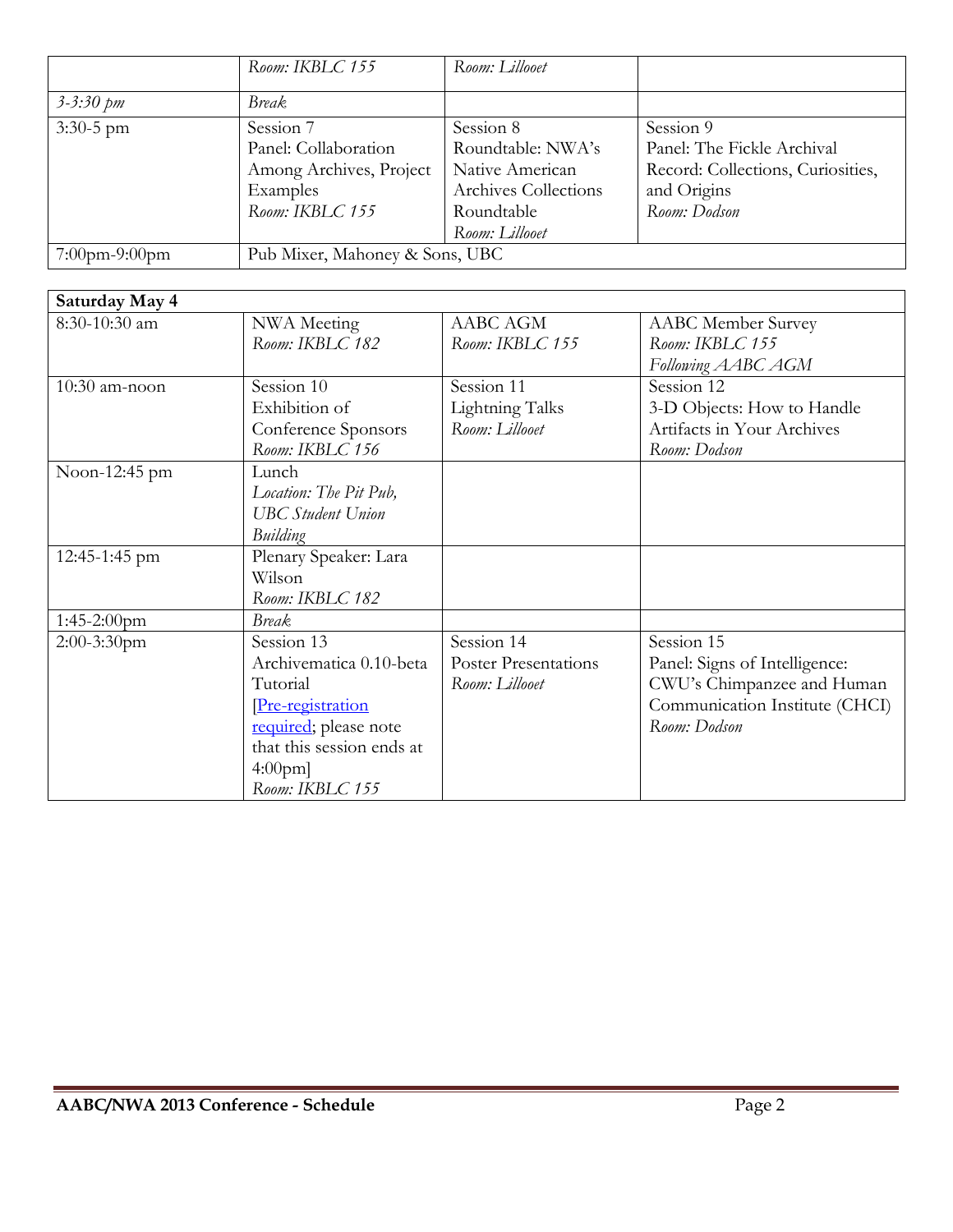#### **AABC/NWA 2013 Conference Full Schedule**

## **Thursday May 2nd [Pre-conference]**

### **9:00am – 5:00pm, Bellingham, WA**

**Workshop:** SAA's"Encoded Archival Context - Corporate Bodies, Persons, and Families (EAC-CPF)" workshop, co-sponsored by Orbis-Cascade Alliance/Northwest Digital Archives and Western Washington University.

How can EAC-CPF enhance your institution's records–and how can you get started using it? In this workshop you'll learn how to create EAC-CPF records, with hands-on application of the elements to existing data; discuss balancing existing data with additional data components as part of an implementation strategy; and examine existing projects to consider how EAC-CPF may be implemented locally, regionally, or nationally.

**Location:** Western Washington University, VU462A/B **Registration:** <http://saa.archivists.org/events/encoded-archival-context-eac-cpf-1370/392/>

#### **3:00pm-5:00pm, Vancouver (UBC Campus)**

#### **NWA Board Meeting**

**Location:** Buchanan Tower, Room 1207 (Buchanan Tower is at 1873 East Mall)

#### **5:00pm-7:00pm**

#### **Opening Mixer**

Join your friends and colleagues for refreshments and socializing at an informal pre-conference mixer!

#### **Location: The Point Grill, 2205 Lower Mall, UBC Campus <http://pointgrill.food.ubc.ca/>**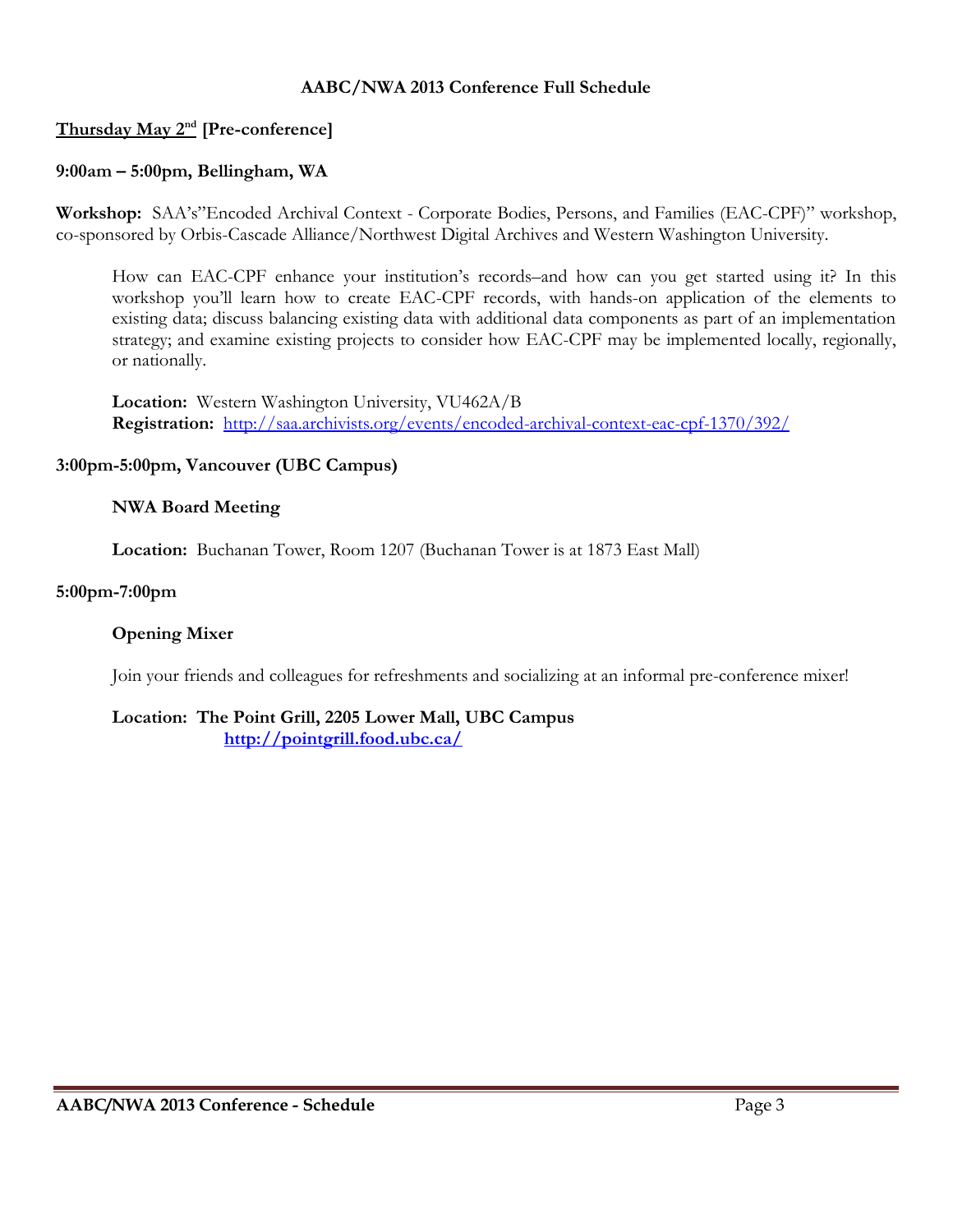#### **Friday May 3rd**

#### **Welcome Plenary 9:00 - 10:00 am**

#### **"Relationships not Records: Connecting Communities and Collections"**

**Presenter:** Kim Christen. Dr. Christen is Associate Professor in the Department of Critical Culture, Gender and Race Studies and Director of Digital Projects at the Plateau Center for American Indian Studies at Washington State University. Her work explores the intersections of cultural heritage, traditional knowledge, intellectual property rights, the ethics of openness, and the use of digital technologies in and by indigenous communities globally.

**Room:** IKBLC 182

*Break 10:00 - 10:30 am*

#### **Morning Sessions 10:30 - noon**

Session 1: "Developing Archivists and the Archival Profession in an Era of Uncertainty"

In this session, the presenters explore the challenges of building the archival profession in an era of uncertainty marked by smaller institutional budgets, fewer grant opportunities, and constant technological change. Donna McCrea will discuss the goals of the NWA Mentoring Program, results of summative and formative assessments conducted with mentors and protégés, and the evolution of the program in response to changing participant needs. Eng Sengsavang will share her experiences working as a new archivist in a rapidly-changing field by focusing on the three major challenges of her current position: volume, funding, and working around and within the particular privacy concerns of many First Nations. Scott Goodine will explore the role the now defunct National Archival Development Program played in providing entry level professional opportunities for new archivists entering paid archival work. His paper will also focus on the beneficial role the NADP and its precursors played in allowing archival institutions to hire new archivists on short term contracts before making long term staffing commitments. With the cancellation of the NADP, Goodine will explore other available options for new archivists and archival institutions in staffing entry level term positions.

**Presenters:** Donna McCrea, University of Montana-Missoula; Scott Goodine, Archives of Manitoba/ Hudson's Bay Company Archives; Eng Sengsavang, Tsleil-Waututh Nation, North Vancouver, B.C.

**Room:** IKBLC 155

**Session 2:** Roundtable: "Prescripts and Postscripts: Connecting Theatre Companies and Archives in the Pacific Northwest"

While some theatre companies maintain their own in-house archives or have developed relationships with archival repositories, many still struggle to remain focused on the pressing challenges of finding funding, adequate rehearsal and office space, and just trying to get the next show open. In 2009, the American Theatre Archive Project (ATAP), an initiative of the American Society for Theatre Research (ASTR), was formed to provide some much-needed assistance to theatre companies trying to care for their archival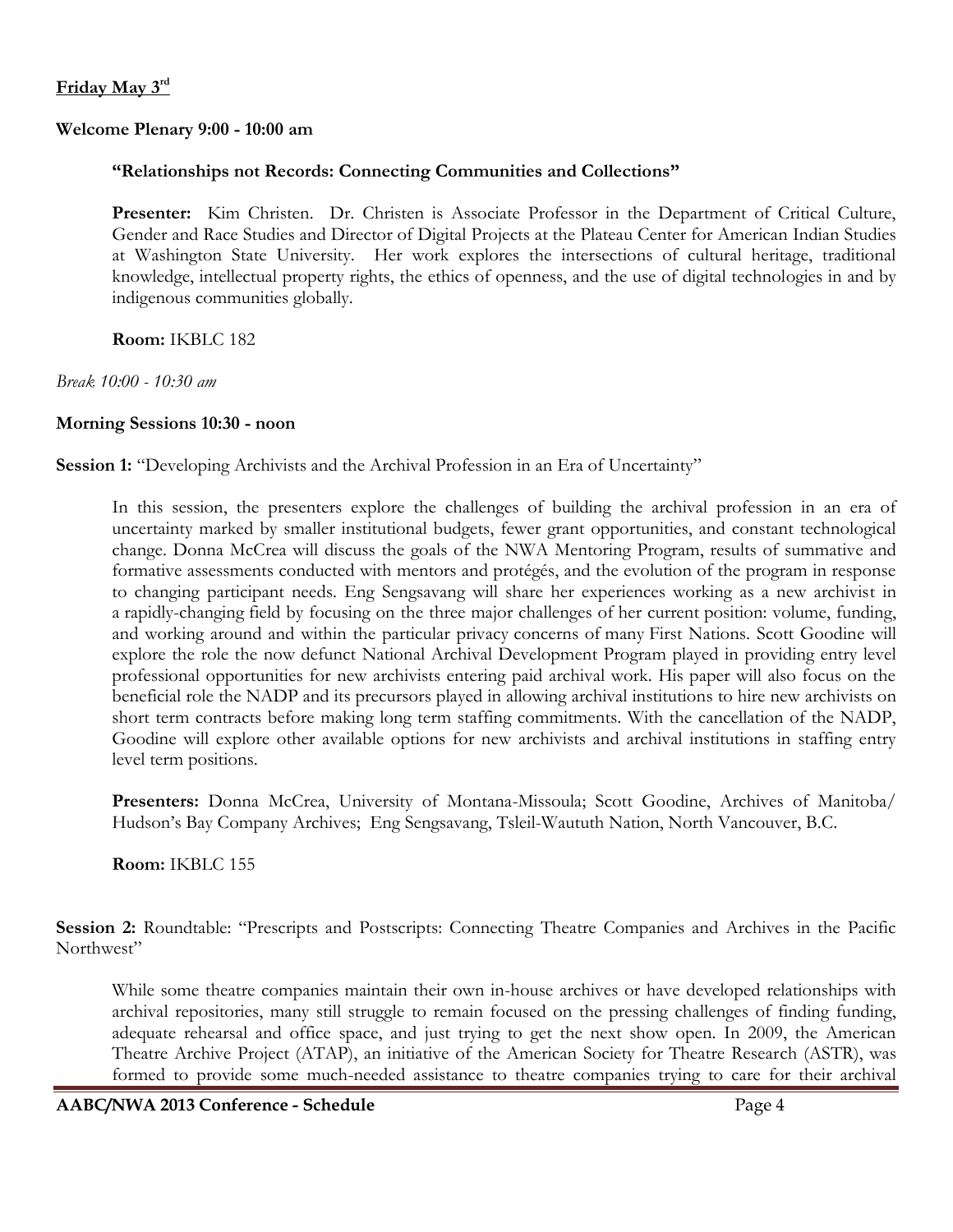records. Deploying regional teams composed of archivists, dramaturges, and scholars throughout North America, ATAP has been steadily developing a network of resources and community of practice around theatre archives. This session will introduce conference attendees to ATAP and will feature participants who will share several projects in the Pacific Northwest that have connected theatre companies with archives in a variety of ways.

**Roundtable Moderator:** Helice Koffler, University of Washington

**Presenters:** Renée Bucciarelli, City Stage New West; Ken McIntosh, co-author of *Burning up the Infield;*  Angela Weaver, University of Washington; Mike Dicianna, Oregon State University; Natalia Fernández, Oregon State University; José González, Miracle Theatre Group

**Room:** Lillooet

**Session 3:** "Lessons learned from the digital trenches: the experiences of two archivists managing born-digital materials in two different contexts"

The implementation of strategies, methods, and workflows for managing electronic records and archives, both born-digital and digitized, is increasingly a high priority at archival organizations regardless of size, scale, structure, or context. These types of organizational factors do play a role in the particular approaches and strategies utilized to manage, preserve, and provide access to born-digital materials. In this session the speakers will share their experiences and provide a detailed explanation of lessons learned during the course of recently implemented strategies and solutions for managing born-digital materials and electronic records.

**Presenters:** Sam Meister, University of Montana-Missoula; Jenny Mundy, Multnomah County Records Management and Archives

**Room:** Dodson

# **Noon-1:30 pm Lunch On Your Own**

# **Early Afternoon Sessions 1:30 - 3:00 pm**

**Session 4:** "Let's Party!: Archives' Involvement with Institutional Celebrations"

In an era of uncertain funding and tightening budgets, there is an urgent need to advocate for keeping archives and for continuing to show that archives are essential to their parent institutions. Archives must find innovative ways to promote their value to their administrators or shareholders. Participating in the institution's celebrations is one way for archives to take an active role, even being proactive in the planning of these events to ensure participation. Such outreach allows constituents and shareholders an opportunity to learn about their institution's history and tradition, as well as discover the value of having a vibrant archives.

Panelists will illustrate how their institutions have used or will use archives in institutional celebrations. In 2006, the Sisters of Providence celebrated the sesquicentennial of the Sisters' arrival in the West, while Willamette University recently inaugurated a new President in February 2012. Gonzaga University is currently celebrating its 125<sup>th</sup> anniversary during the 2012-2013 academic year, and Whitworth University is looking forward to a 125<sup>th</sup> anniversary in 2015. At the end of the panel, attendees will be invited to share their own experiences of promoting archives during institutional celebrations.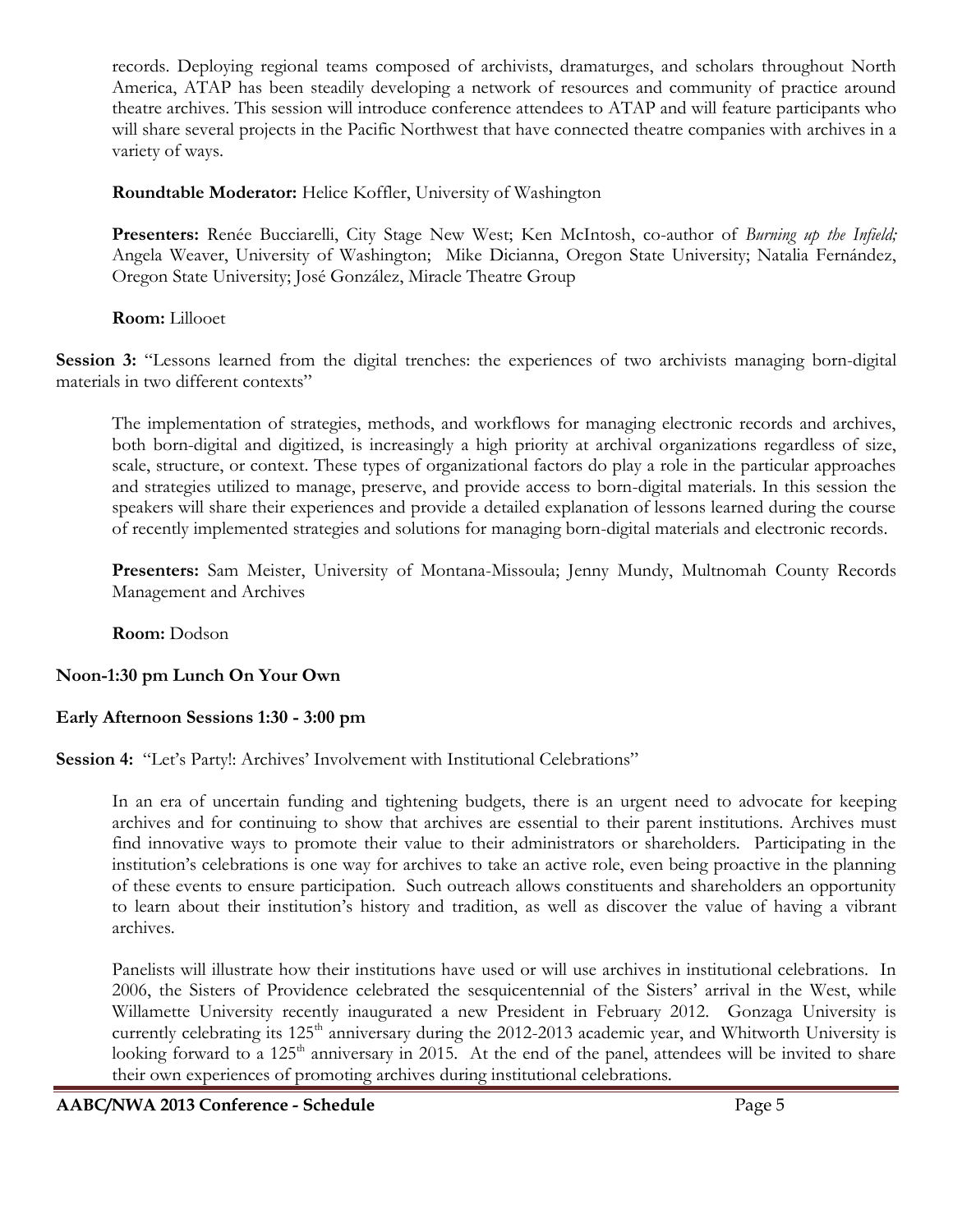**Presenters:** Janet Hauck, Whitworth University; Stephanie Plowman, Gonzaga University; Mary McRobinson, Willamette University; Loretta Greene, Sisters of Providence

#### **Room:** IKBLC 155

**Session 5:** "The Oregon Tribal Archives Institute: Providing a Professional Development and Networking Opportunity for Oregon's Tribal Communities"

In August of 2012, the Oregon State University Libraries, with assistance from various partners, hosted the Oregon Tribal Archives Institute (TAI), the culmination of a two year grant project made possible by an Oregon State Library (LSTA) Library Services & Technology Act grant. The week long Institute was designed to address the need for in-depth archives and records management training for Oregon's nine federally recognized tribes to support and facilitate the preservation of the cultural sovereignty of tribal nations through their archival collections and records. Representatives of all of Oregon's nine tribes attended the Institute. This project is a potential model for other institutions to connect, collaborate, and reach out to their local tribal communities to assist in their professional development and archival education. This panel presentation will focus on development of the grant, the site visits to all nine tribes to conduct needs assessments, the Institute planning and curriculum development, the Institute itself, and the outcomes of the project. More information is located on the project website: <http://scarc.library.oregonstate.edu/oma/tai/index.html>

**Presenters:** Natalia Fernández, Oregon State University; David Lewis, Confederated Tribes of the Grand Ronde Community of Oregon; and Jennifer O'Neal, University of Oregon. The session chair will be Larry Landis, Oregon State University

#### **Room:** Lillooet

Session 6: "ArchivesSpace: What's Next for Archival Management Systems"

ArchivesSpace is a "next-generation" open-source application for managing and providing access to archival collections. It will allow users to process accessions, create EAD finding aids and publish them online. Currently in alpha testing phase, it is slated to replace two other popular systems, Archivists' Toolkit and Archon. ArchivesSpace is aiming to combine the best components of both, with added features such as greater support for born-digital objects, a browser interface for entering records and additional metadata export tools. This panel discussion, made up of the members of Northwest Digital Archives (NWDA) Archival Management Systems Working Group, is aimed both at current users of AT and Archon, and at others who are considering implementing similar systems.

**Presenters:** Eva Guggemos, Pacific University; Bryce Henry, Portland State University; Tony Kurtz, Western Washington University; Randy Stilson, Evergreen State College. The session Chair will be Robin Chandler, University of California Santa Cruz.

**Room:** Dodson

**Break 3-3:30 pm**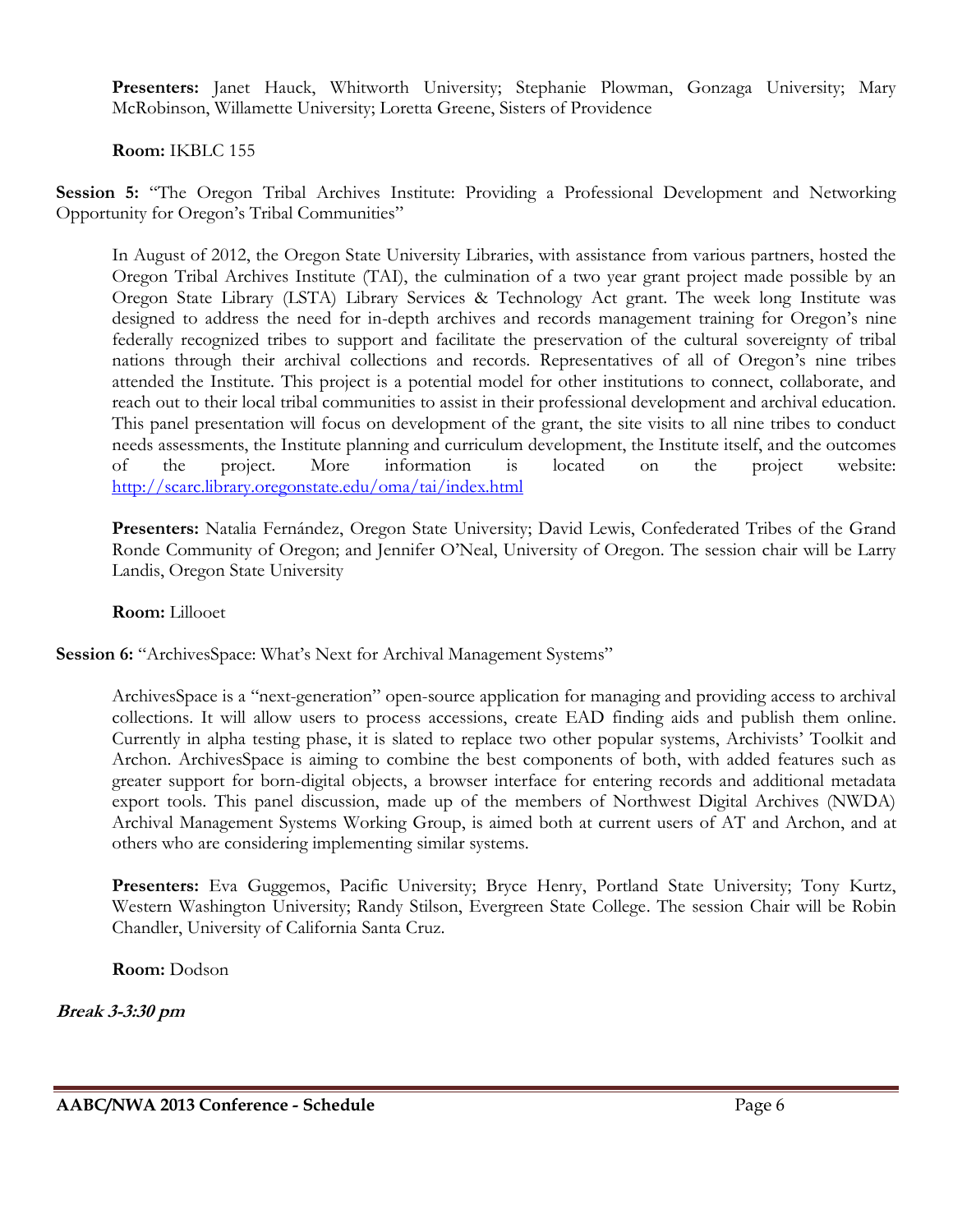#### **Late Afternoon Sessions 3:30 - 5:00 pm**

**Session 7:** "Collaboration in an Age of Shifting Sands: Issues of Scale, Sustainability, and What Creates Success"

What factors make collaboration possible, desirable, and successful? Many collaborations among archives, libraries, and museums are stagnating with reduced or uncertain funding and shifting technology. Others are thriving in this challenging environment. The panel will explore how current, past, and future collaborations offer answers to these questions. Projects to be discussed include: The Western Archival Network Project: Outcomes of an exploration of issues of scale, multi-region collaboration, and sustainability; The Western Archival Network Project and Northwest Digital Archives; Playing with aggregated data: ArchiveGrid as a research sandbox for exploring archival improvement and discovery; Keys to Successful Collaboration: Succeeding at Heritage Collaborations.

**Presenters:** Greg Thompson, University of Utah; Jodi Allison-Bunnell, Orbis Cascade Alliance; Ellen Eckert, OCLC Research; Liz Bishoff, The Bishoff Group; Jeremy Skinner, Lewis & Clark College

**Room:** IKBLC 155

**Session 8:** Roundtable: NWA's Native American Collections Roundtable

The NWA-NAC roundtable was first conceived at the 2012 NWA Conference during the session, "The Protocols for Native American Archival Materials." Participants of the session saw a need for a NWA roundtable that would review and research topics related to working with Native American archival materials, such as the Protocols for Native American Archival Materials. The roundtable would also facilitate a space in which tribal and non-tribal archivists could discuss and collaborate on projects that preserve and make accessible Native American archival materials. The purpose and action items for this roundtable discussion is to: update NWA members and prospective NWA-NAC Roundtable members on the history and progress made to create the roundtable; edit and approve bylaws; brainstorm topics for the NWA-NAC blog and future projects; encourage participants to run for leadership positions in the roundtable.

**Roundtable Moderator:** Mariecris Gatlabayan, University of Alaska Anchorage

**Presenters:** Various NWA members involved in the creation of the NWA-NAC roundtable

**Room:** Lillooet

**Session 9:** "The Fickle Archival Record: Collection Origins, Curiosities, and Survivals"

In her paper "Records of Provenance: Alice C. Fletcher, and Ethnographic Exchange" Nicole Tonkovich will discuss archival provenance through the example of Alice C. Fletcher, one of the first women ethnologists in the United States, and the items she donated to the Peabody Museum of Archaeology and Ethnology. In his paper "Hair in the Archives: Remembering Narcissa Whitman" Trevor James Bond will share the archival history of a lock of hair belonging to Narcissa Whitman who along with 12 others was murdered in 1847. The survival and documentation of Narcissa Whitman's hair in archives provides a fascinating case study of hair as a keepsake, relic, and war trophy. Cheryl Gunselman will explore a case of a missing collection, and discuss strategies and resources for archivists confronted with this challenge in her paper "Seeking the Fugitive: A Case from the "Unsolved Collection Mysteries" Files"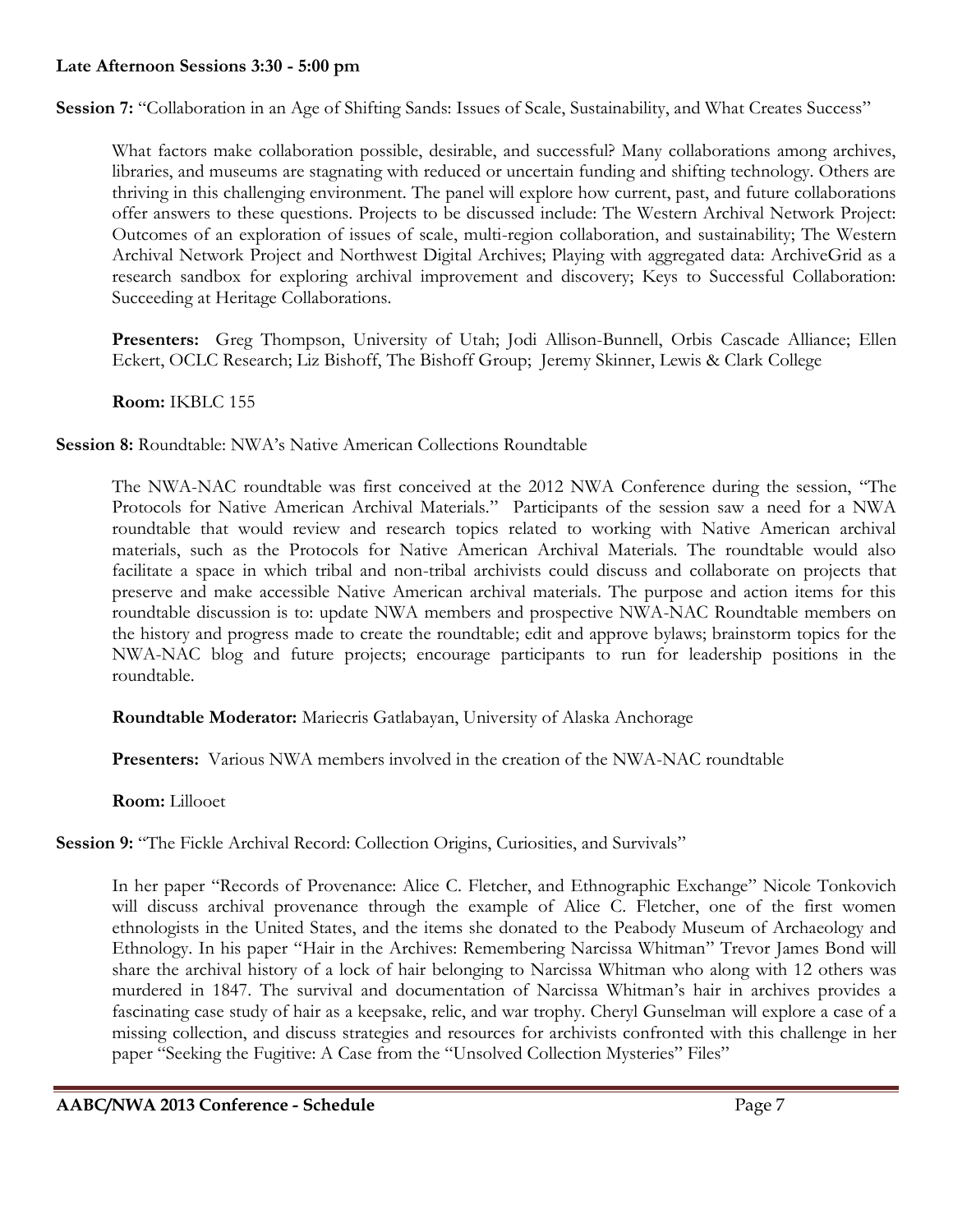**Presenters:** Nicole Tonkovich, University of California San Diego; Trevor James Bond, Washington State University; Cheryl Gunselman, Washington State University. The session chair will be Michael J. Paulus, Jr., Seattle Pacific University

**Room:** Dodson

## **5:00pm-7:00pm**

## **Pub Mixer**

Start your night with a visit to a nearby pub with friends and colleagues. Mahoney & Sons Public House is just a short walk from the Irving K. Barber Learning Centre. Light hors d'oeuvres will be provided. [Note: attendees should plan their own drinks and dinner]

#### **Location: Mahoney & Son's Public House - UBC, 5590 University Blvd <http://www.mahonyandsons.com/index.php>**

## **Saturday, May 4th**

## **Breakfast as well as NWA and AABC AGM and AABC Member Survey 8:30-10:30 am**

| Rooms: | NWA meet in IKBLC 182                                                  |
|--------|------------------------------------------------------------------------|
|        | AABC will meet in IKBLC 155                                            |
|        | (AABC Member Survey will take place following the AABC Member Meeting) |

#### **Morning Sessions 10:30 am – noon**

**Session 10:** Exhibition of Conference Sponsors

Please join us in thanking our conference sponsors and learning about their services and products. This session offers sponsors a dedicated space and opportunity to exhibit their products and services that support and enhance our work. Take a moment to connect with our professional partners and conference supporters!

**Room:** IKBLC 156

**Session 11:** Lightning Talks

**Session Moderator:** Trevor Bond

**Room:** Lillooet

## **Lightning Talks Presentations (in no particular order):**

"Bringing EVA to the Northwest: The Challenges (and Promise) of Creating a More Participatory Archives" The Evolving Archives Initiative (EVA) is an innovative distributed model to create, acquire, manage, and provide access to content celebrating both important historical events and diverse individual experiences of University life and culture. This presentation will provide an overview of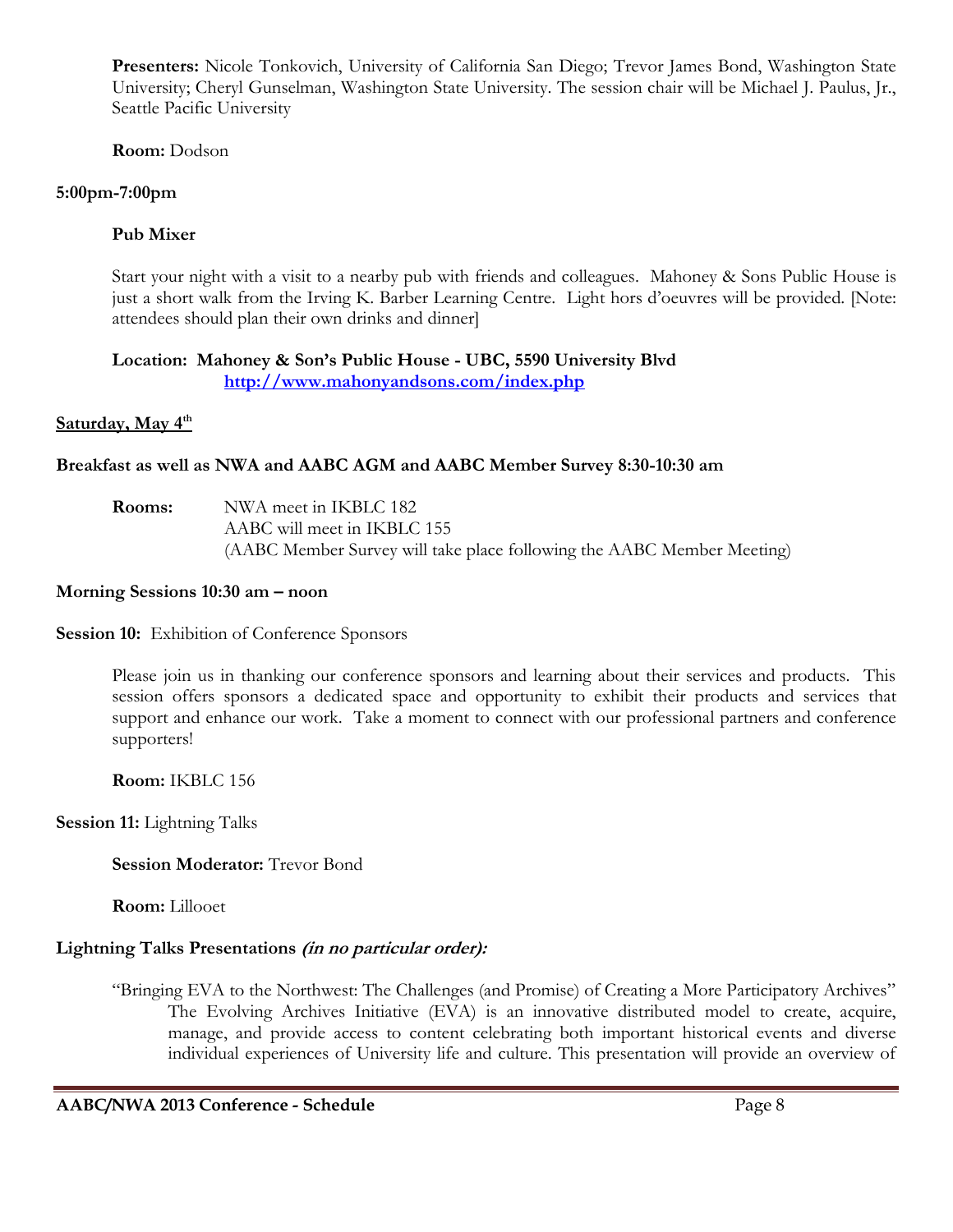the EVA project (its rationale, workflow, toolkit, and outcomes) as well as discuss the challenges of implementing it at a small, private liberal arts college. **Presenter:** Melissa Salrin, Whitman College and Northwest Archives

"Preserving the Past: A Basic Handbook for Archiving in Rural Communities"

Often communities are in need of funding, resources, and technological direction to start preservation projects but do not know where to start. This is a simple handbook for people in small or rural communities who are looking to preserve, digitize or share their archival materials. **Presenter:** Stacey Baldridge, University of Alaska Fairbanks

"Building Community Partnerships for a Sustainable Archives"

Using the Oregon Wine History Archive at Linfield College as a framework, this presentation will look at how to identify potential partners, develop strategies, and leverage mutual historical interest for common goals.

**Presenter:** Rachael Cristine Woody, Nicholson Library Linfield College

"Building Landing Strips for Access: Recovering and Preserving Idaho's Aviation Past"

This presentation will discuss and display the acquisitioning and processing of the Idaho Department of Aviation Collection and the Idaho Aviation of Hall of Fame Collection. Preparation and event footage from the project's archives movie night event will follow, ending with reflections on the projects and the legal issues often involved in private and government records. **Presenter:** Anneliese M. Warhank, University of Wisconsin-Milwaukee

"Have DACS—Will Travel: The Many Hats of an Itinerant Archivist"

As archivists, we all wear many hats. In this day and age, the role of project archivist calls upon a specific set of skills within our diverse toolkit. Focusing on a grant-funded project related to the incarceration of Japanese Americans during World War II, this presentation will address the challenges and rewards of working on a project-by-project basis. **Presenter:** Steven Bingo, Washington State University

**Session 12:** "3-D Documents? How to Handle Artifacts in your Archives"

You don't have to work in a museum to have 3-D artifacts within your collections. In fact, many archivists find that they have a few--or many--objects to contend with and do not feel equipped or trained to best care for these materials. This informative session will explore some of the questions to consider when dealing with 3-D objects and offer best practices. The session will take the form of a mini-workshop and cover topics including: Paperwork (description, condition/conservation assessments, deaccession/disposition); Collections care (handling, numbering, storage, display); and Intellectual control (value to the collection, interpretation, provenance, working objects into archives' finding aids). Please bring specific issues you have encountered or types of artifacts you want to discuss.

**Presenters:** Sarah Cantor, Sisters of the Holy Names of Jesus and Mary, U.S.-Ontario Province; Emily Hughes Dominick, Providence Archives; Anne LeVant Prahl, Oregon Jewish Museum

**Room:** Dodson

## **Noon-12:45pm Lunch at The Pit Pub**

**Room:** The Pit Pub, UBC Student Union Building (the Student Union Building is just across East Mall from the Irving K. Barber Learning Centre)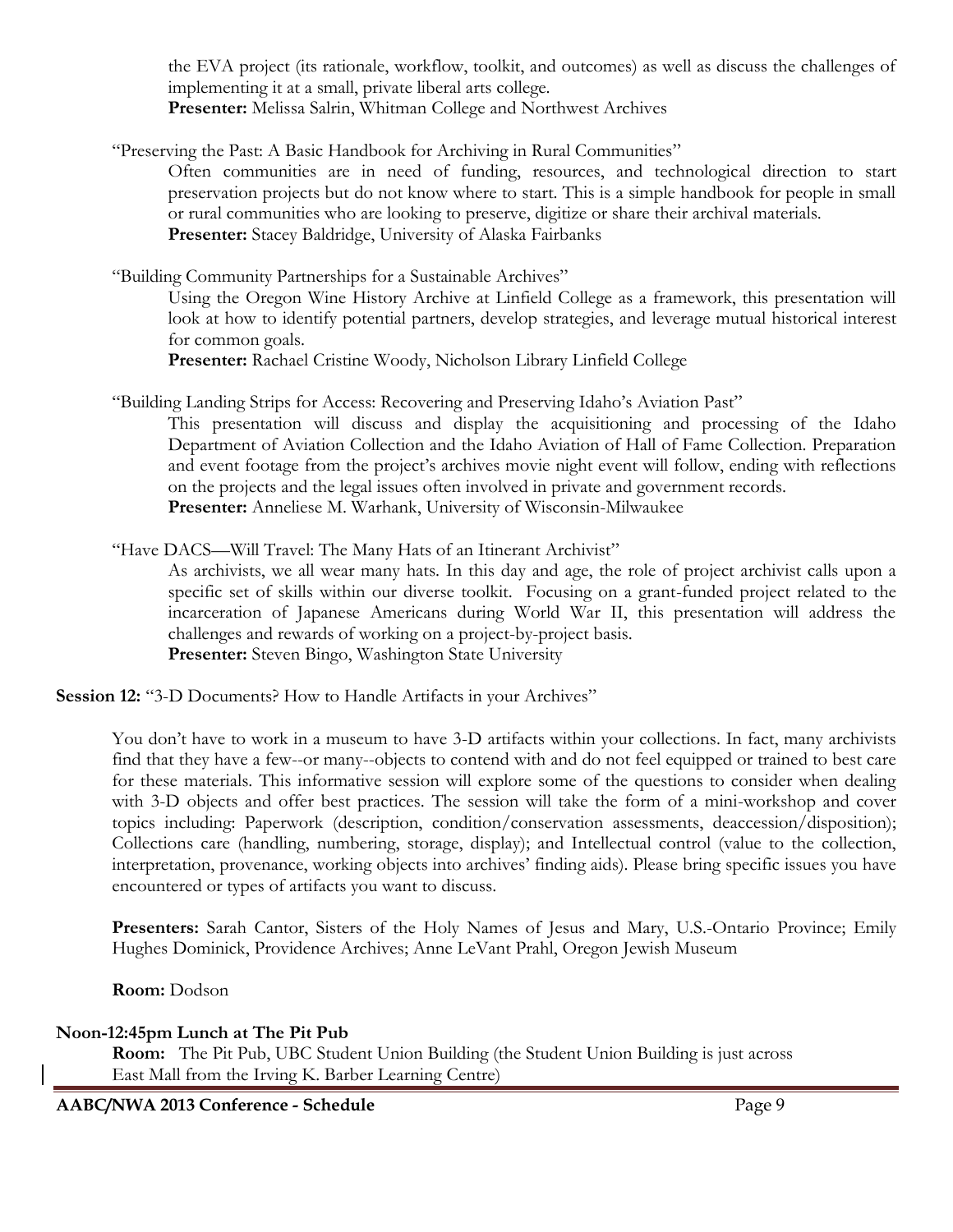#### **12:45-1:45pm Plenary Session**

**Presenter:** Lara Wilson. Ms. Wilson is current Chairperson of the Canadian Council of Archives, and has served the CCA board in various capacities since 2004. She has also served as President of the Archives Association of British Columbia in 2002/2003 and 2007/2009. Appointed as University Archivist at the University of Victoria in 2007, Lara is a member of the UVic Libraries' management group, which is presently leading the Libraries' strategic plan implementation. She holds a Master of Arts in Art History from UVic and a Master of Archival Studies from UBC.

**Room:** IKBLC 182

*Break 1:45 – 2:00 pm*

## **Early Afternoon Sessions 2:00 - 3:30 pm**

**Session 13:** Archivematica 0.10-beta Tutorial. Limited to 15. Cost: \$39

This tutorial-style workshop offers hands-on instruction using the Archivematica 0.10-beta release. [Archivematica](http://archivematica.org/) is a free and open-source digital preservation system that is designed to maintain standardsbased, long-term access to collections of digital objects. After a brief introduction, we will process sample digital materials from ingest through to archival storage and access in [AtoM.](http://ica-atom.org/docs) Attendees will use their own laptops to access cloud-hosted copies of the web-based Archivematica system and complete the tutorial steps.

The instructor will also answer questions about installation, integration, software features and project management.

The course requires a secure, reliable wireless connection for all attendees and an overhead projector. Each attendee is required to bring their own laptop computer in compliance with minimum browser requirements. (Internet Explorer 9+, Firefox 10+, Safari 5.1, Chrome 16+).

#### **Registration:**

[http://northwestarchivistsinc.wildapricot.org/eventscalendar?eventId=669195&EventViewMode=EventD](http://northwestarchivistsinc.wildapricot.org/eventscalendar?eventId=669195&EventViewMode=EventDetails) [etails](http://northwestarchivistsinc.wildapricot.org/eventscalendar?eventId=669195&EventViewMode=EventDetails)

**Presenter:** Courtney Mumma, Artefactual Systems

**Room:** IKBLC 155 [Please note that this session ends at 4:00pm]

**Session 14:** Poster Presentations

"*Arca*Search, a digital imaging services provider, featuring a Portuguese-American newspaper archive related to the University of Massachusetts, Dartmouth's Portuguese studies program"

One of *Arca*Search's significant projects in higher education involves the University of Massachusetts, Dartmouth, and a Portuguese-American newspaper archive related to the school's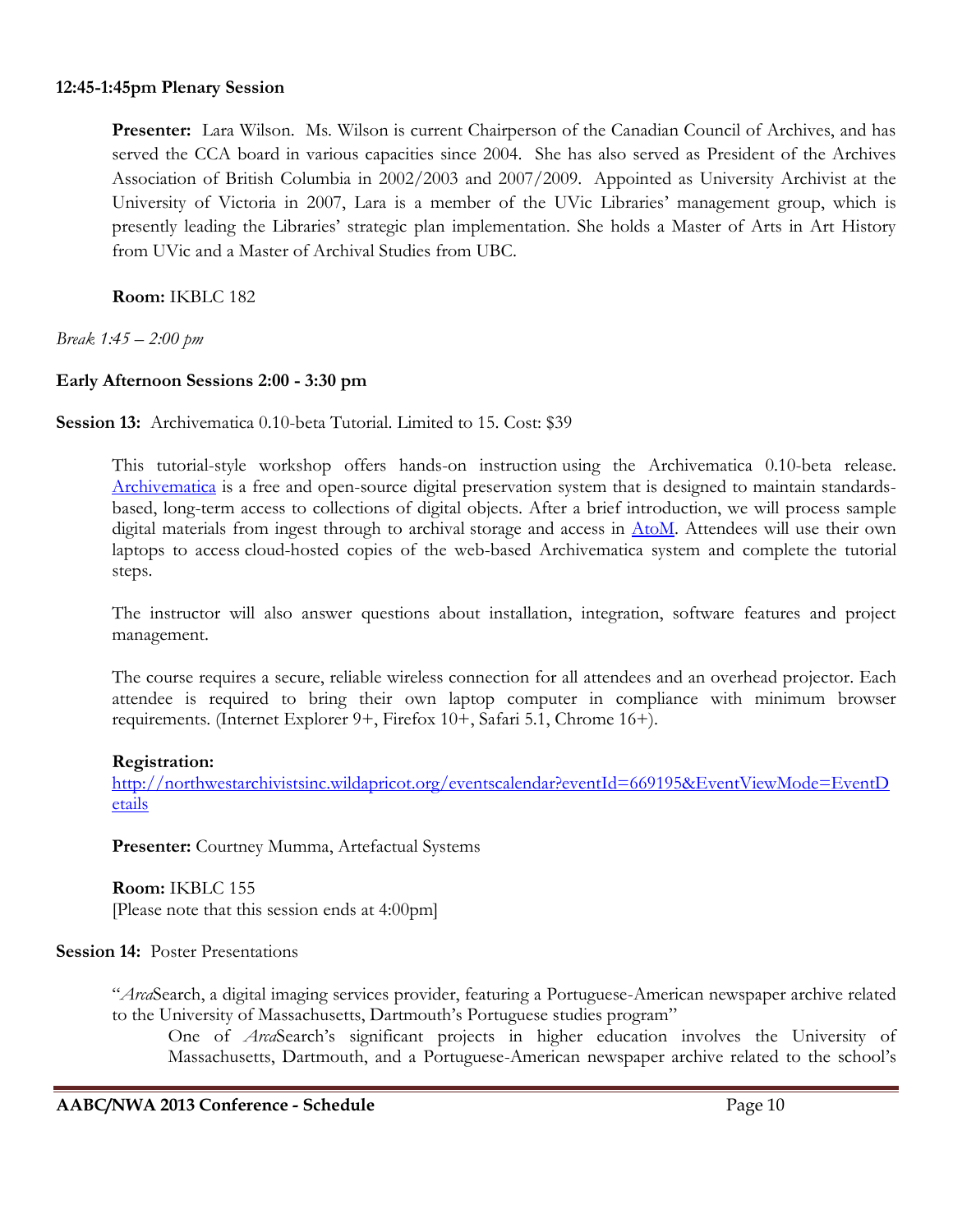Portuguese studies program. The poster will include content prepared by archivist Sonia Pacheco and will highlight the challenge in answering the question of whether or not to digitize content from existing microfilm, the preferred approach followed by the National Digital Newspaper Project, or directly from original papers.

**Presenter:** Peter Fox, *Arca*Search

"Special Collections Web Usability Testing: A Case Study at the University of Washington Libraries"

The University of Washington Libraries recently completed a site redesign and usability testing of the Special Collections' unit web site. The purpose of this presentation will be to summarize the findings from our tests, including the card sort exercise; show the before/after versions of the site; and provide attendees with information they might use for starting an evaluation of their own Special Collections' web presence.

Presenter: Jennifer Ward, University of Washington

"The Oregon Women's History Political Collections"

The story of women's political work in Oregon in the mid-to-late twentieth century has not been fully told; primary documents are necessary for writing this history. This poster will highlight the project funded by Oregon's Library Services & Technology Act (LSTA) Program to process and describe several collections that together form the Oregon Women's Political History Collections. Represented in the collections are the records of the Oregon Women's Political Caucus, the records of the Oregon chapter of NOW (National Organization for Women), and the papers of individual politicians and activists. Through technical processing of the collections, publishing finding aids online, and cataloging the collections in MARC, grant project staff have provided access to these collections, in Oregon and worldwide.

**Presenter:** Linda Long, University of Oregon

"The Cross-Search and Context Utility: Contextualizing Digital Content and Associated Encoded Archival Description Finding Aid Metadata in the Northwest"

This poster will share an early version of the Cross-Search and Context Utility (XCU), a project in progress at the Orbis Cascade Alliance's Northwest Digital Archives. This project will bring together digitized unique content and detailed metadata from associated archival and manuscript collections at thirty-three institutions in Washington, Oregon, Idaho, Montana and Alaska. The XCU will create access to digitized objects in the context of the collections to which they are related, solving a key problem in the presentation and usability of digital content and associated metadata and better meeting the needs of the program's identified user groups.

**Presenter:** Jodi Allison-Bunnell, Northwest Digital Archives Orbis Cascade Alliance

# **Room:** Lillooet

**Session 15:** "Signs of Intelligence: Central Washington University's Chimpanzee and Human Communication Institute (CHCI)--40 years of data on chimpanzee behavior, communication, and language."

Central Washington University's Chimpanzee and Human Communication Institute (CHCI) is a sanctuary for a unique family of chimpanzees who have acquired the signs of American Sign Language (ASL) and use those signs in conversations with each other and their human companions. CHCI houses written and film/video records of chimpanzees signing and behavior spanning 40 years including footage of Washoe, the first chimpanzee to learn sign language. Our discussion will address balance of access, advocacy, and partnership building; ethics in animal research/data collection; and the challenges of preserving AV/e